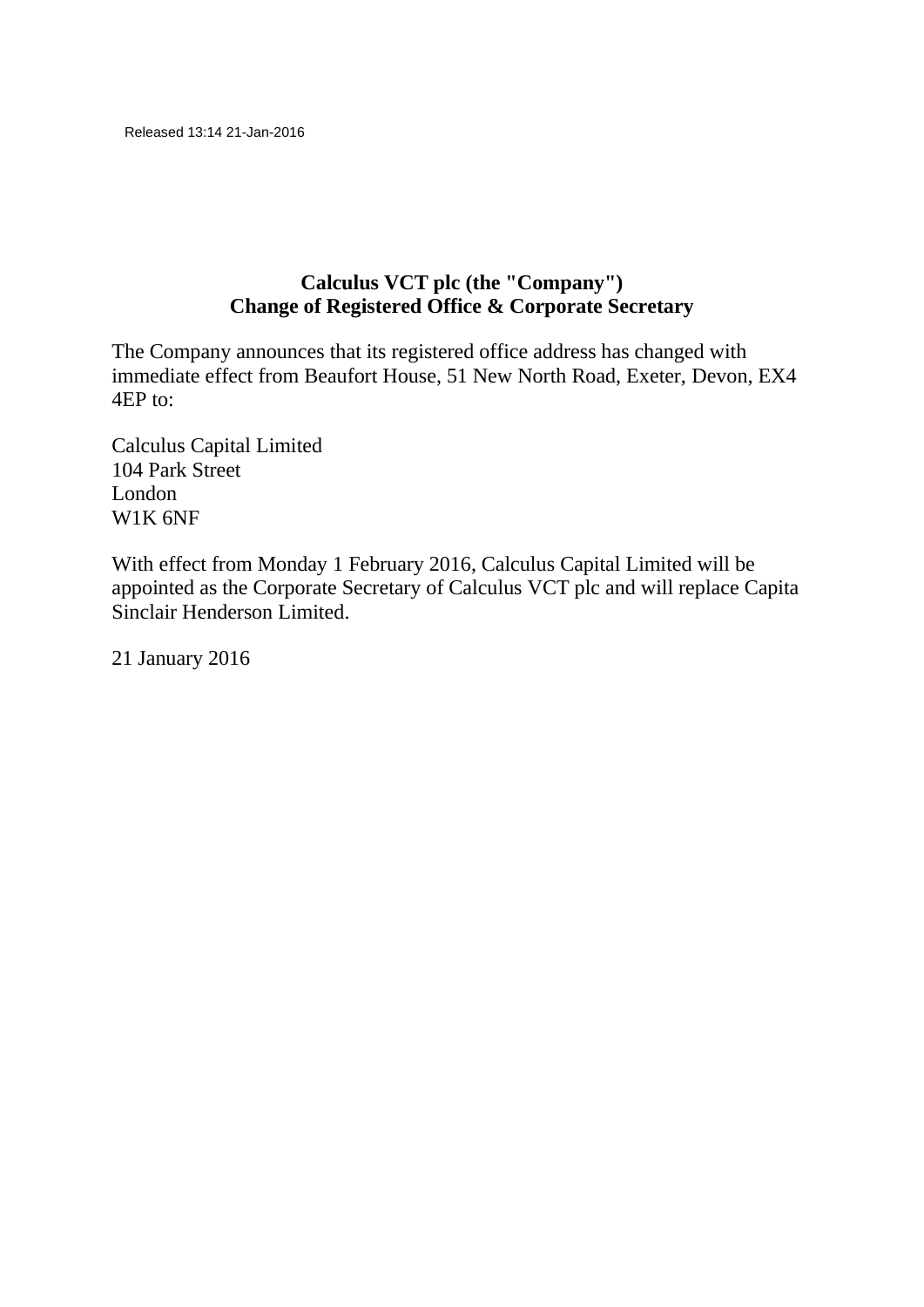Released 16:43 15-Jan-2016

#### CALCULUS VCT PLC - Net Asset Value(s)

#### CALCULUS VCT PLC

The announcement on 18th December of the unaudited net asset value per share, as at 30th November 2015, incorrectly indicated that the special dividend of 21.8p per ordinary share was paid in November 2015, whereas it was in fact paid on 11 December 2015 to shareholders on the register on 20 November 2015. The announcement should therefore have read:

The unaudited net asset value per share, including current period revenue, as at 30th November 2015 was:

per Ordinary Share: 55.89 pence

per C-share: 78.48 pence

Dated: 15 January 2016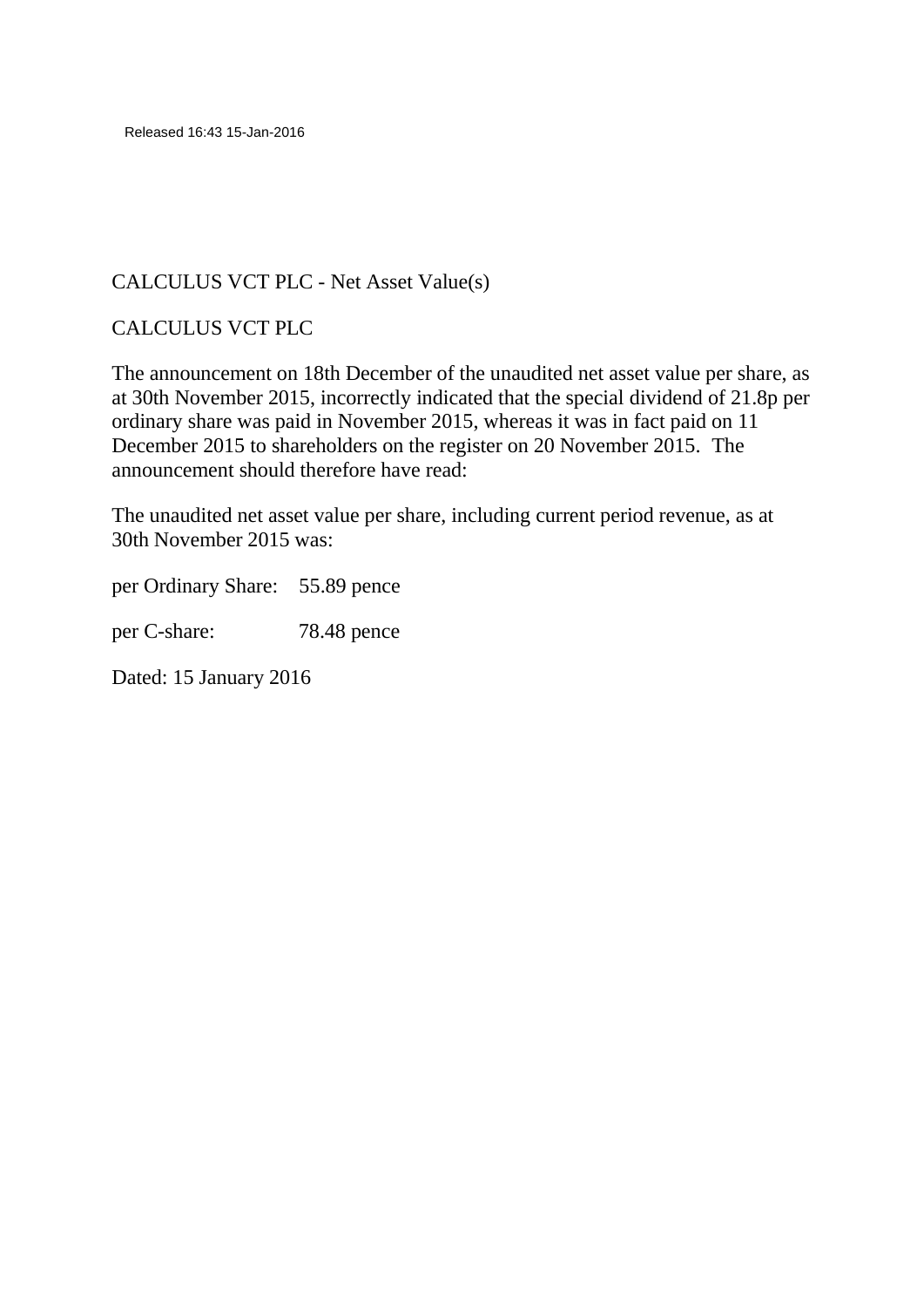## CALCULUS VCT PLC

Following the payment of a special dividend of 21.8p per ordinary share in November 2015, the unaudited net asset value per share, including current period revenue, as at 30<sup>th</sup> November 2015 was:

per Ordinary Share: 55.89 pence

per C-share: 78.48 pence

Dated: 18<sup>th</sup> December 2015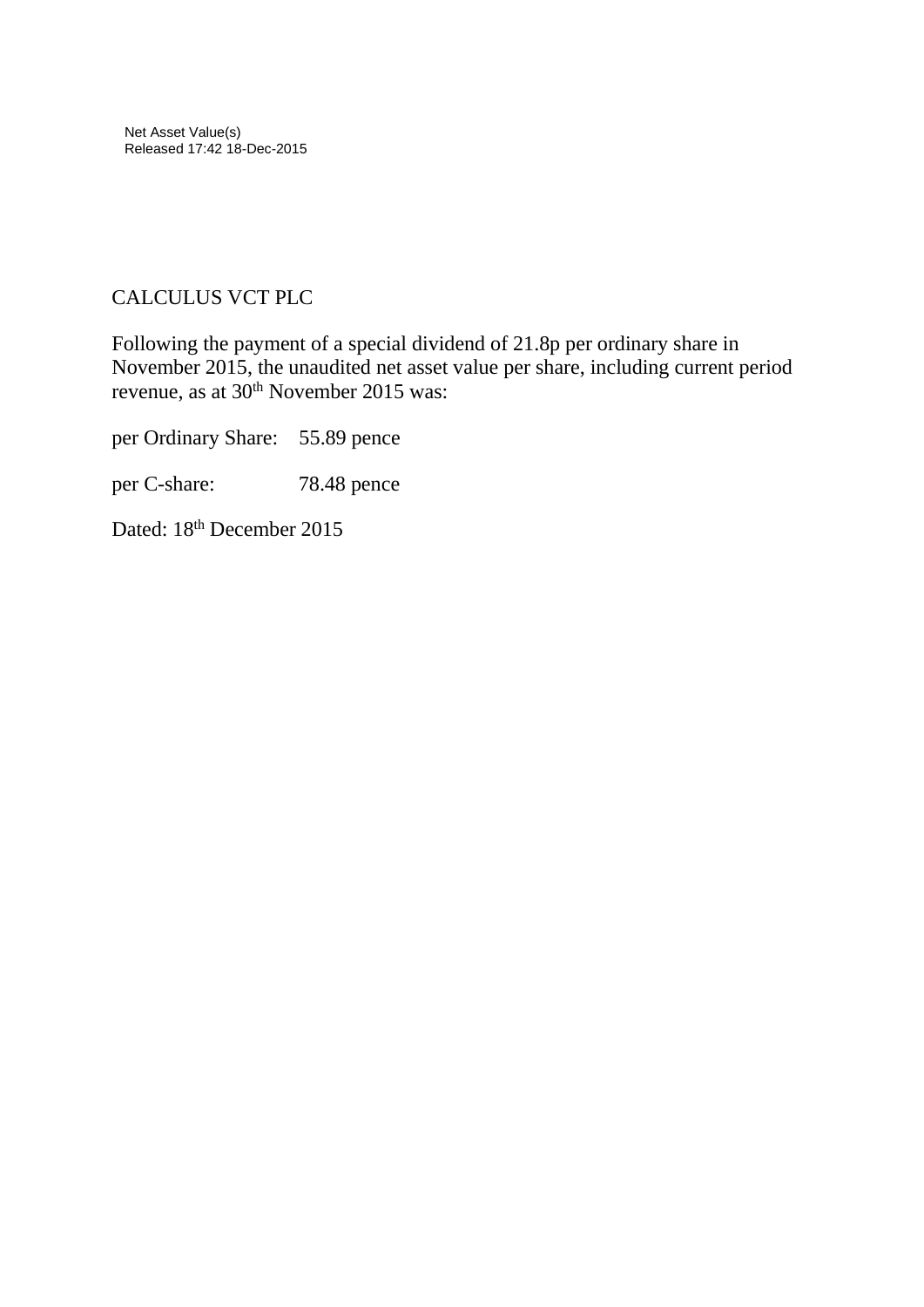24 November 2015

## **Calculus VCT plc (the "Company")**

#### **Result of General and Class Meetings**

At the General Meeting held today, all the resolutions set out in the Circular to Shareholders (the "Circular") sent to Shareholders and dated 26 October 2015 were duly passed.

Details of the voting results which should be read alongside the Circular are noted below.

| For and Discretionary Against Abstain |  |  |
|---------------------------------------|--|--|
|---------------------------------------|--|--|

| Ordinary resolutions 1,550,154<br>$1, 4, 5, 6, 9 \& 10$ | $\mathbf{0}$ |  |
|---------------------------------------------------------|--------------|--|
| Special resolutions $1,550,154$<br>2, 3, 7 & 8          | $\mathbf{O}$ |  |

At the Separate Class Meeting of the holders of Ordinary Shares held today, the special resolution set out in the Circular was duly passed.

|                            | For and Discretionary Against Abstain |  |
|----------------------------|---------------------------------------|--|
| Special resolution 979,604 |                                       |  |

At the Separate Class Meeting of the holders of C Shares held today, the special resolution set out in the Circular was duly passed.

|                            | For and Discretionary Against Abstain |  |
|----------------------------|---------------------------------------|--|
| Special resolution 420,750 |                                       |  |

In accordance with Listing Rule 9.6.3, a copy of the Resolutions will be submitted to the National Storage Mechanism and will shortly be available for inspection at: [www.morningstar.co.uk/uk/NSM.](http://www.morningstar.co.uk/uk/NSM)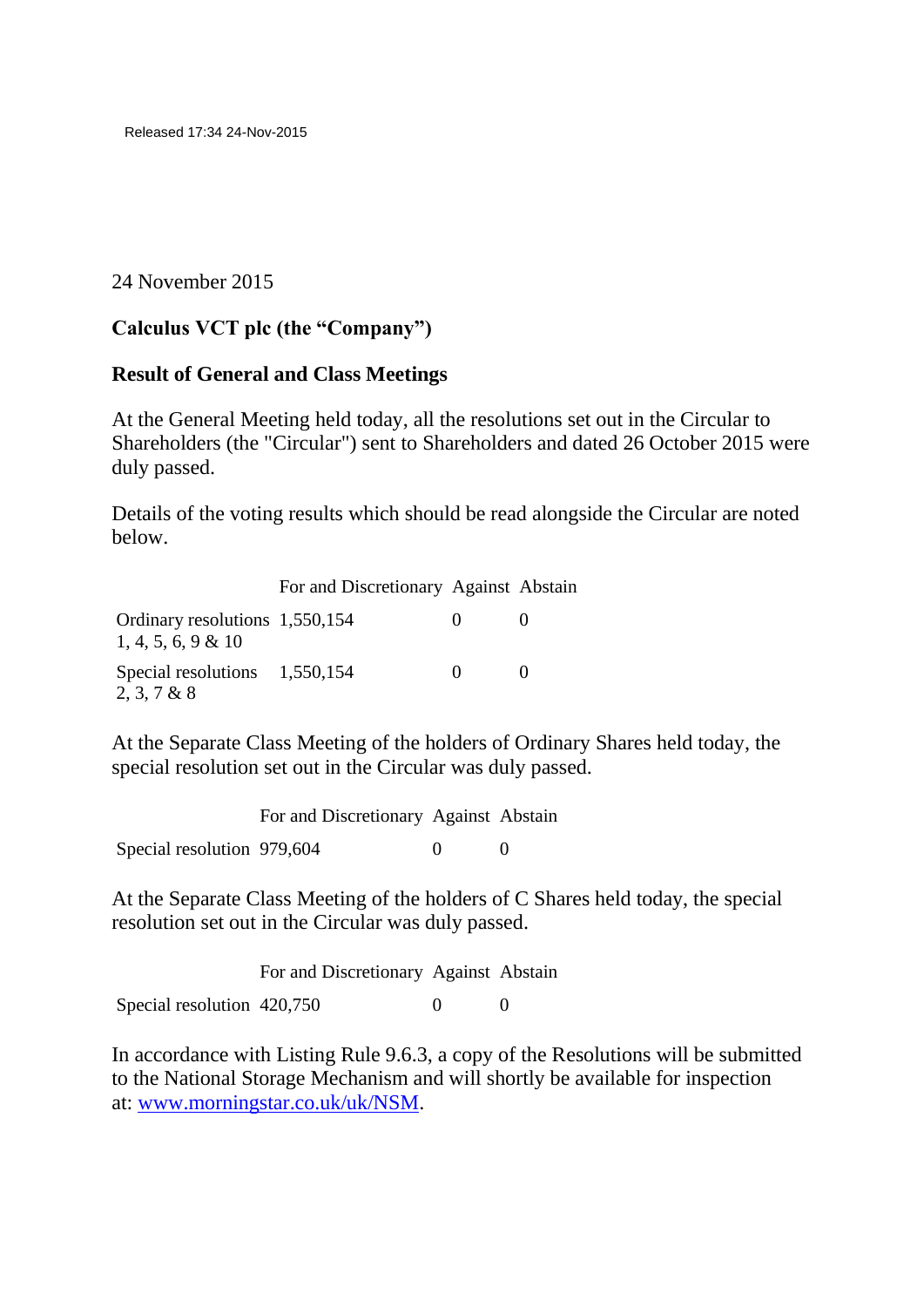## **Calculus VCT plc 26 October 2015 Offer for Subscription**

Calculus VCT plc (the "**Company**") announces that it has published a Prospectus to raise up to £8 million (the "**Offer**") through the issue of a new share class.

The Company has also published a circular (the "**Circular**") seeking shareholders' approval for matters in connection with the Offer and giving notice for a General Meeting and Class Meetings of Ordinary Shareholders and C Shareholders to be held on 24 November 2015.

Since its launch in 2010, including the special dividend of 21.8p per Ordinary Shares declared today, the Company has declared dividends of over 70p per Ordinary Share, which will exceed its target return of 70p per Ordinary Share by 14 December 2015, and has paid dividends of 18p per C Share in line with the objectives set out when they were launched. Its objective continues to be to provide an interim return of 70p per C Share by 14 March 2017. As at 31 August 2015, the NAV total return (dividends paid plus latest NAV, excluding all tax reliefs) since launch is 105.5p per Ordinary Share and 99.2p per C Share.

The key points of the Offer are set out below:

- Tax Benefits under current legislation investors in Calculus VCT plc will have access to generous tax incentives, subject to a maximum investment of £200,000 per individual per tax year:
	- o 30% income tax relief will be available on the value of the D Shares subscribed for, providing they are held for at least five years and shares in the Company have not been sold by the investor six months either side of the issue of the new shares;
	- o Capital gains on VCT shares are tax-free;
	- o Tax-free dividends: the Company's target dividend of 4.5% of NAV equates to a tax-free yield of 6.1% p.a. on the current offer price net of 30% income tax relief. It should be noted that there is no guarantee of dividend levels.
- Experience of the Venture Capital Investment Manager Calculus Capital Limited ("**Calculus Capital**") is an experienced EIS and VCT fund manager and a pioneer in the tax efficient arena, having launched the first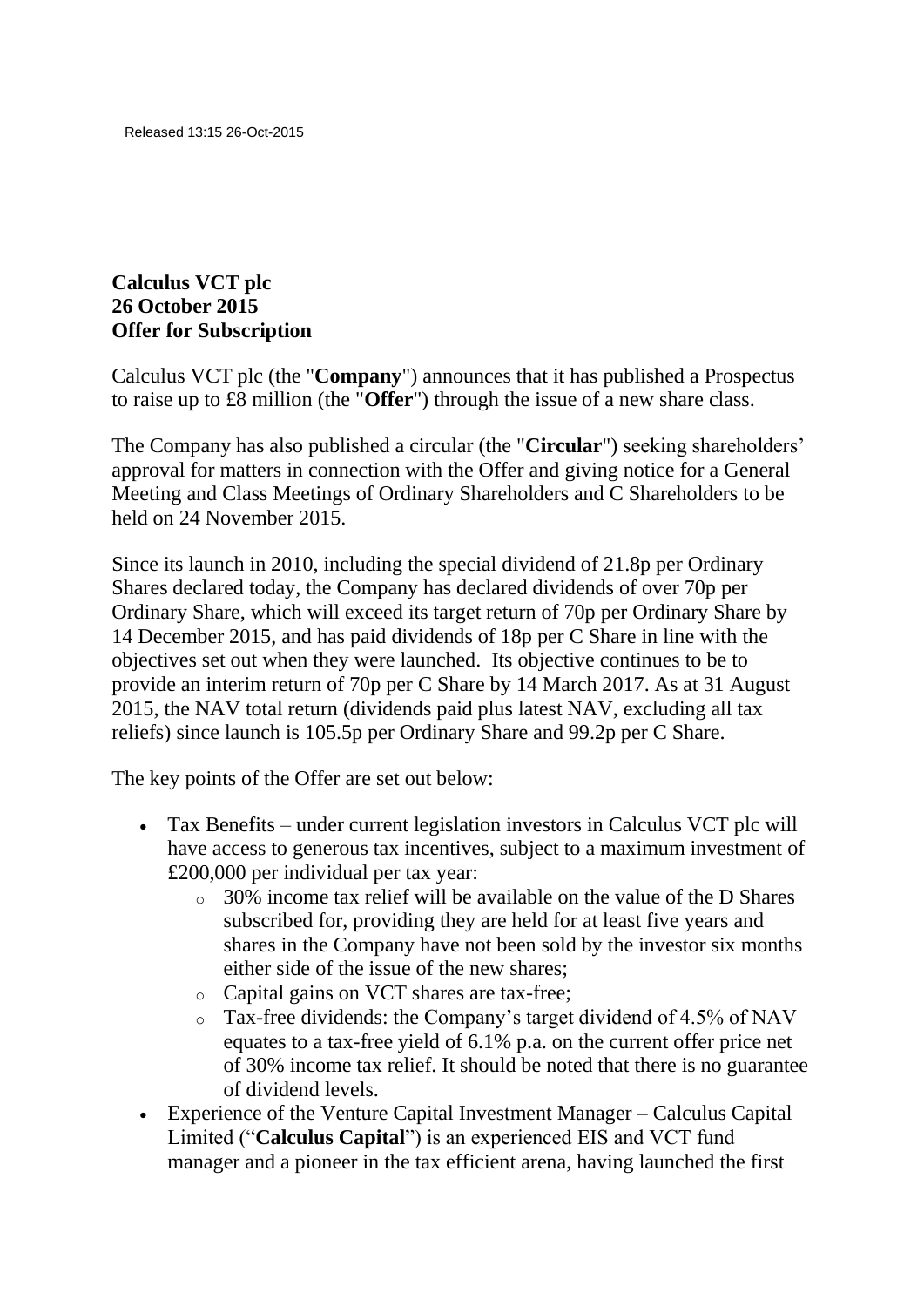approved EIS fund in 1999/2000. Calculus Capital has £120.5 million funds under management as at 30 September 2015 and a strong track record of profitable exits.

- Record of delivering dividends to shareholders the Company has to date paid cumulative dividends of 48.25p per Ordinary Share and 18p per C Share. In addition, the Board has declared a further special dividend of 21.8p per Ordinary Share which will be paid on 11 December 2015 to shareholders on the register on 20 November 2015 which will result in the Company exceeding the target return of at least 70p per Ordinary Share by 14 December 2015. Its objective continues to be to provide an interim return of 70p per C Share by 14 March 2017.
- Investment Strategy The Company, advised by Calculus Capital, primarily invests in established businesses, with capable and experienced management teams, over a range of sectors. In advance of investing in VCT qualifying investments, the Company will invest in assets selected to preserve capital value whilst generating income.
- Early application and loyalty benefits Applications received by 18 December 2015 will benefit from a 1.0% early application discount (0.5% where applications are received after 18 December but by 29 January 2016). Additionally, existing shareholders who apply will receive a 0.5% loyalty discount.

The Offer opened on 26 October 2015 and is expected to close no later than 11.00 a.m. on 1 April 2016 in the case of subscriptions to be made in the 2015/16 tax year and 11.00 a.m. on 29 April 2016 in the case of subscriptions to be made in the 2016/17 tax year.

A downloadable version of the Prospectus will be available from <http://www.calculuscapital.com/> Printed copies can also be requested by calling 020 7493 4940.

A copy of the Prospectus (comprising a Securities Note, Registration Document and Summary) and Circular is available, free of charge, from the Company's registered office:

Beaufort House 51 New North Road Exeter EX4 4EP

In accordance with the Listing Rules, the Prospectus and Circular have been submitted to the National Storage Mechanism and will shortly be available for inspection at: [www.morningstar.co.uk/uk/nsm](http://www.morningstar.co.uk/uk/nsm)